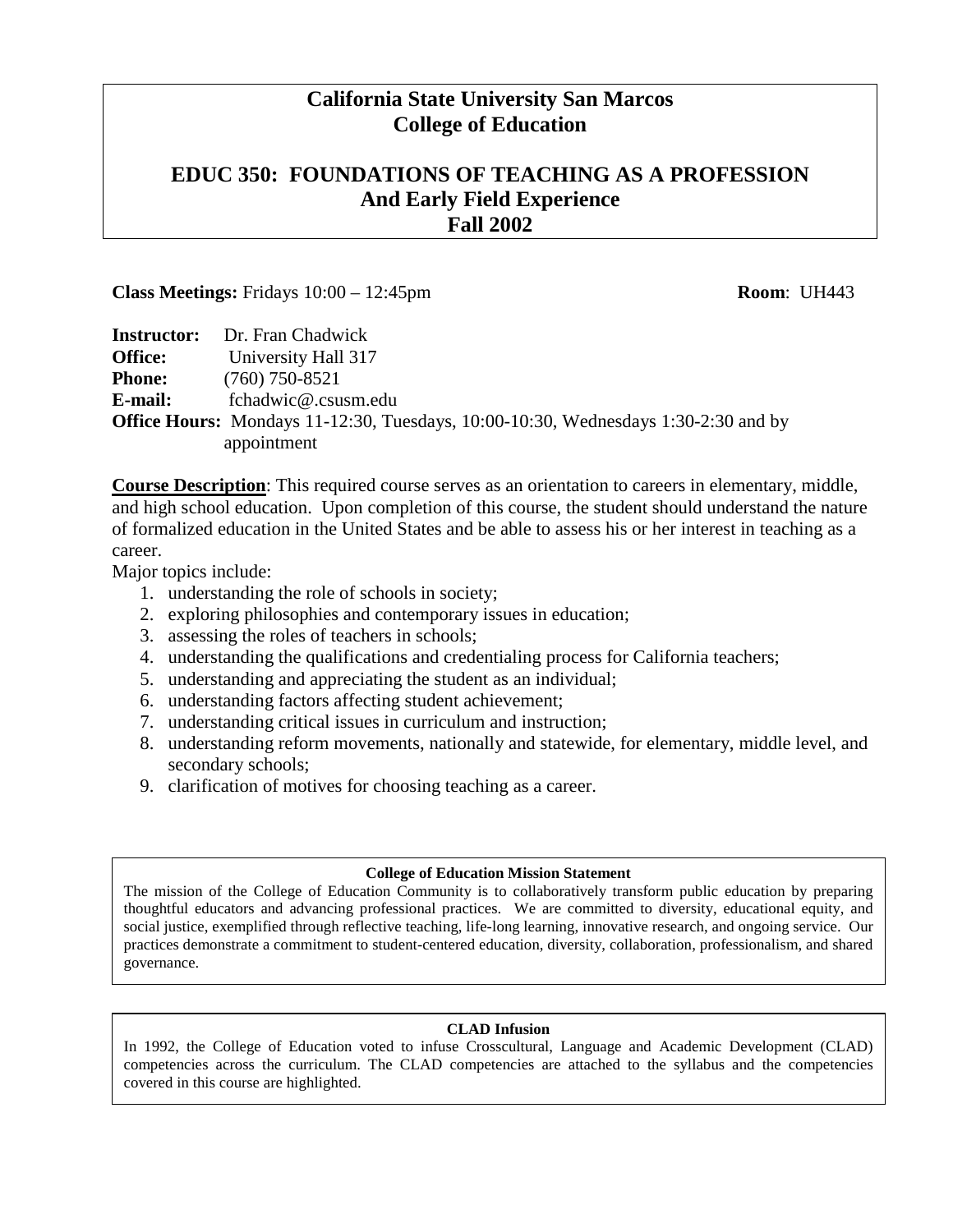#### **Special Education**

Consistent with the intent to offer a seamless teaching credential in the College of Education, this course will introduce the collaborative infusion of special education competencies that reflect inclusive educational practices.

#### **Texts: Required:**

Armstrong, David: Henson, Kenneth and Savage, Tom (2001) *Teaching Today.* Merrill Prentice Hall.

Villa, Richard A. and Thousand, Jacqueline S. (1995) *Creating an Inclusive School.*  Alexandria, VA: Association for Supervision and Curriculum Development.

Essay Handout: Thousand, J. "Laws Related to Special Education that Affect Teachers"

Additional articles to be handed out in class

#### **Choose one of the following accounts of teaching:**

Avi, *Nothing But the Truth.* Avon Publishing*.*

Codell, *Educating Esme*. Alongquin Publishing

Kidder, *Among School Children.* Avon Publishing.

Michie, *Holler if You Hear Me.* Teachers Publishing.

Paley, *White Teacher* 2<sup>nd edition</sup>. Harvard Publishing.

## **Course Requirements**

#### **Professionalism**

Professionalism and work ethic in this class will not only affect your course grade, but will indicate readiness for a credential program. It is expected that students will come to class prepared to discuss the required readings, submit required assignments, and to participate in class activities. Teacher education is a professional preparation program. Students will be expected to adhere to standards of dependability, academic honesty and integrity, confidentiality, and writing achievement. Because it is important for teachers to be able to effectively communicate their ideas to students, colleagues, parents, and administrators, writing that is **original**, clear and error-free is a priority in the College of Education. It is expected that work will be turned in on time. Late work will affect a student's grade in the course and will not be accepted after a week. Please discuss individual issues with the instructor.

#### **Attendance**

and late arrivals/early departures will affect the final grade. **More than one absence will jeopardize your** This course is participatory in nature, therefore your attendance and participation are important. Absences **grade in the following manner: the final grade will drop by one-third letter for every absence**. COE attendance policy states, "At a minimum, students must attend more than 80% of class time, or s/he may not receive a passing grade for the course at the discretion of the instructor. Individual instructors may adopt more stringent attendance requirements." Should you have extenuating circumstances, please contact me as soon as possible. Also, **late assignments** will receive a 10% reduction in points for every day late. After one week, late assignments will receive no grade.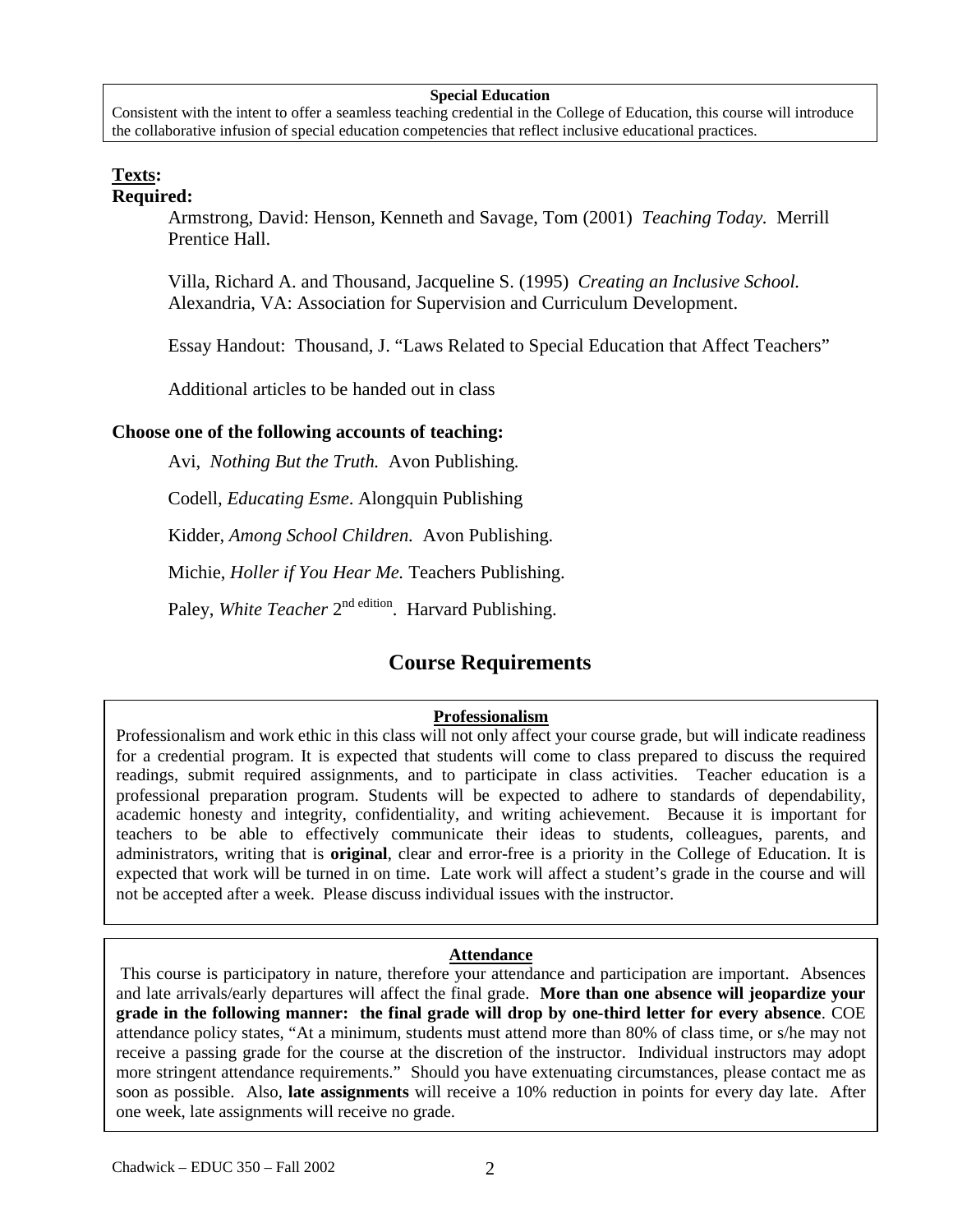#### **Field Experience**

In addition to in-class work, assigned readings, and projects, students will participate in forty-five (45) hours of supervised fieldwork assignments in a variety of public school classroom settings. A recommendation (usually from the classroom teacher where most of the fieldwork is done), as well as a Field Experience Form with documented hours and teacher verification are requirements for admission to the CSUSM Teacher Credential programs.

#### **Use of Technology**

Students are expected to demonstrate competency in the use of various forms of technology (i.e. Word processing, electronic mail, use of the Internet, and/or multimedia presentations). Specific requirements for course assignments with regard to technology are at the discretion of the instructor.

#### **Creating the Inclusive Classroom**

Students will demonstrate a knowledge of laws and dispositions relating to special education through a variety of activities such as the viewing and analysis of the video F.A.T. City, reading and the analysis of "School Law & Diversity," and/or "Creating an Inclusive School".

#### **Teaching Performance Expectation (TPE) for EDUC 350**

A primary goal of EDUC 350 is to begin the process of developing teacher candidates to become professional educators. The following TPE is expected to be met during this course: TPE 12: *Professional, Legal and Ethical Obligations:*

*Candidates are aware of their own personal values and biases and recognize ways in which these values and biases affect the teaching and learning of students. They resist racism and acts of intolerance. Candidates appropriately manage their professional time spent in teaching responsibilities to ensure that academic goals are met.*

*Candidates for a Teaching Credential understand and honor legal and professional obligations t protect the privacy, health, and safety of students, families, and other school professionals. They are aware of and act in accordance with ethical considerations and they model ethical behaviors for students. Candidates understand and honor all laws relating to professional misconduct and moral fitness.*

## **ASSIGNMENTS...**

## *Participation*

This class is designed for hands-on, active learning that requires some "stepping out" in order to better understand the role of teacher and learner. Some of these activities include partner and small group teaching presentations, group discussions, and different kinds of reflective writing. The primary purpose of these assignments is personal reflection and growth, as well as serving as fuel for our discussions. Come prepared to discuss assigned readings/topics and to be a cooperative participant in class.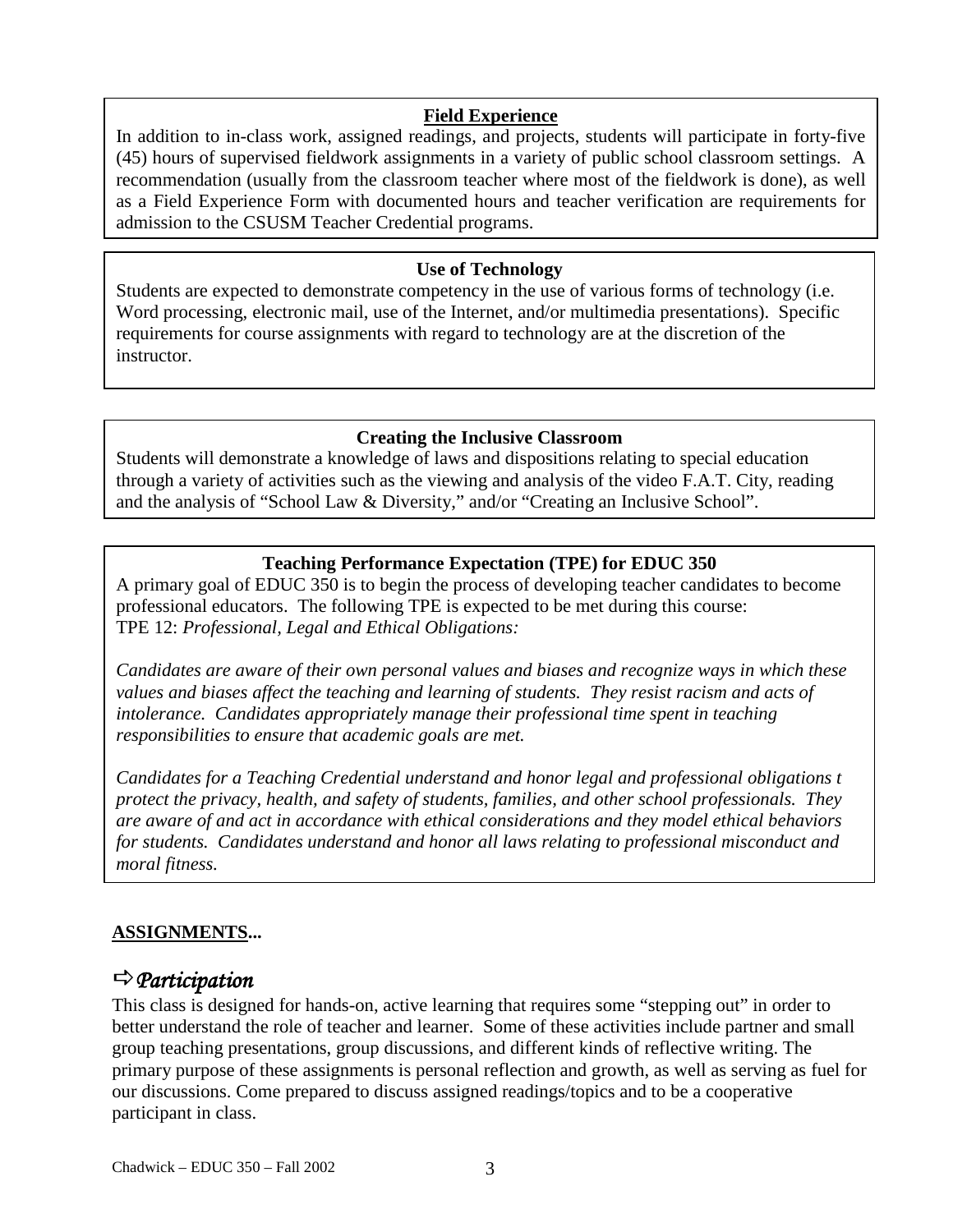#### **Key skills/knowledge to be evaluated:**

- Can you interact productively with your peers, taking on a variety of roles (leader, follower, etc.)?
- Do you contribute appropriately during group work to do your "share"?
- Are you able to accept others' opinions?
- Are you supportive of others' ideas?
- Did you support your peers during their presentations?
- Can you monitor and adjust your participation to allow for your ideas as well as others' to be heard?

## *Reading Response Log* **(10 points)**

The reading log provides an opportunity to reflect on learning about teaching through the assigned readings. In the log you will be asked to both summarize and reflect on what you have read. You will also share your writing with another student at the beginning of each class session.

#### **Key skills/knowledge to be evaluated:**

- At what level have you comprehended the reading?
- Is your work reflective of the issues and your thinking?
- What connections and relationships have you been able to make with the reading and prior class discussions, fieldwork, and class activities?
- To what degree have you explored various options for responding to text or fine-tuned a couple of particular approaches?

## *Field Experience Form (log) and Observation Reports* **(15 points)**

This assignment is designed to help you to better understand the complexity of today's classrooms, students and the various ways teachers address the needs of their classes – and to engage in a variety of classroom settings in order to determine if, and at what level, you might want to teach.

Students will maintain a log of hours spent observing/participating in classrooms. This log should reflect a minimum of 45 hours spent in various classrooms at different grade levels and on different sites. In addition, students will maintain a journal documenting their field observations, connections to concepts studied in EDUC 350, analyses, and questions. A minimum of 15 field observation reports is required. The format to be used will be explained in class.

#### **Key skills/knowledge to be evaluated:**

- Can you articulate your assumptions/expectations about a given setting and then identify how your observation affects those assumptions/expectations?
- Can you observe pertinent details and see both the "big picture" of the classroom as well as focus in on specific methods, interactions, etc.?
- Can you monitor and take responsibility for your placement to include meeting the requirements of varied settings and minimum hours?
- Can you relate your classwork and reading to your observations and provide insightful analysis about that relationship?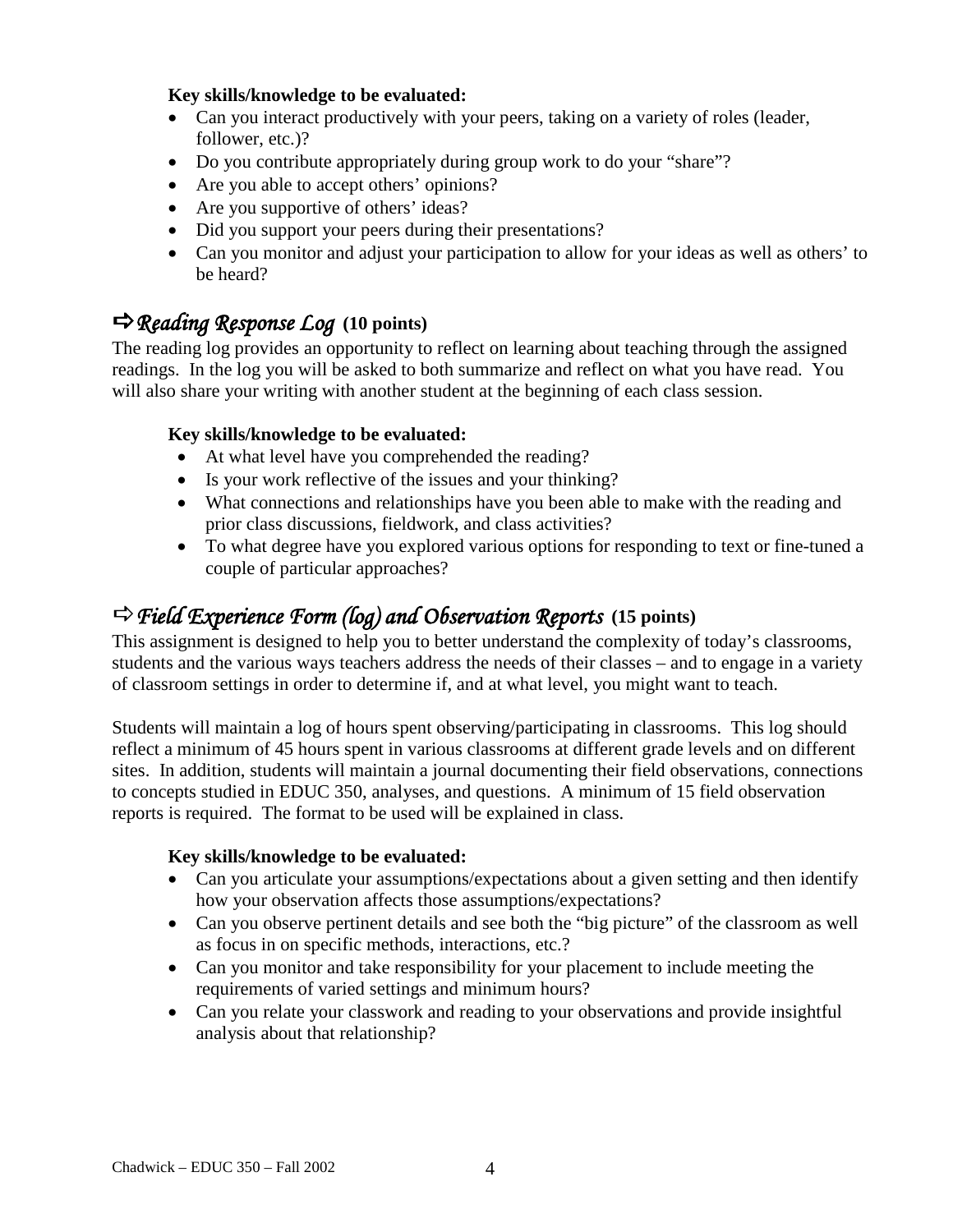## *Interview Assignment* **(10 points)**

Select one of the following individuals to interview:

- $K I2$  *Public School Teacher*: One way to better understand what it is like to be a teacher is to talk to a real one! Interview one with at least 3 years of experience or one who has retired in the last year.
- *Senior Citizen*: Find someone 60 years of age or older and compare/contrast schooling in the past and at present!
- *Public School District Personnel Officer*: Go straight to the top and find out what the key local issues are as well as what districts are looking for when they hire new teachers!

Ideas for questions will be provided and you are encouraged to design your own questions. You will share your findings in class and turn in a written summary of the interview results that will analyze the responses and provide personal reflections based on readings and class discussions.

#### **Key skills/knowledge to be evaluated:**

- Were you able to arrange, organize, and conduct an interview that yielded useful and interesting information?
- If you were not sure of answers, did you ask your interviewee for clarification so you understood? Did you use follow up questions to probe for deeper responses?
- Were the questions you created thought provoking?
- Were your analyses and reflections based on information you have learned in EDUC 350 and prior knowledge?

## *Choice Book Report/Presentation* **(15 points)**

Prepare a 2-3 page (double-spaced) report and group oral presentation. Relate the book review to the theme, "the teacher as stranger."

- $\checkmark$  How was the teacher(s) in your book a stranger to his/her students?
- $\checkmark$  How did the teacher(s) learn bout the students and their needs?
- $\checkmark$  What did the teacher do to address the students' needs?
- $\checkmark$  How does the experience of the teacher relate to the readings and discussions from your coursework this semester?

You must make explicit connections to coursework, and you must relate the book to your own thinking about teaching. All students selecting the same book will work together to prepare a group presentation to share your knowledge and insights with other students.

#### **Key skills/knowledge to be evaluated:**

- Were you able to create a book report/presentation that addressed the theme/questions listed above in a thoughtful and analytical manner?
- Were you able to work well with your peers in developing a group presentation?
- Was the group presentation engaging for the audience?

## *Contemporary Issues Research* **(15 points)**

Choose a major contemporary issue in education that interests you (from topics provided). Research the issue thoroughly and take a position, i.e., *What is your opinion on this issue?* Write a persuasive paper (approximately 5 pages double spaced) demonstrating your in-depth understanding of the issue, providing a clear defense for your position, and indicating an understanding of the issues from the opposing side. Cite a minimum of three references, using correct bibliography format, with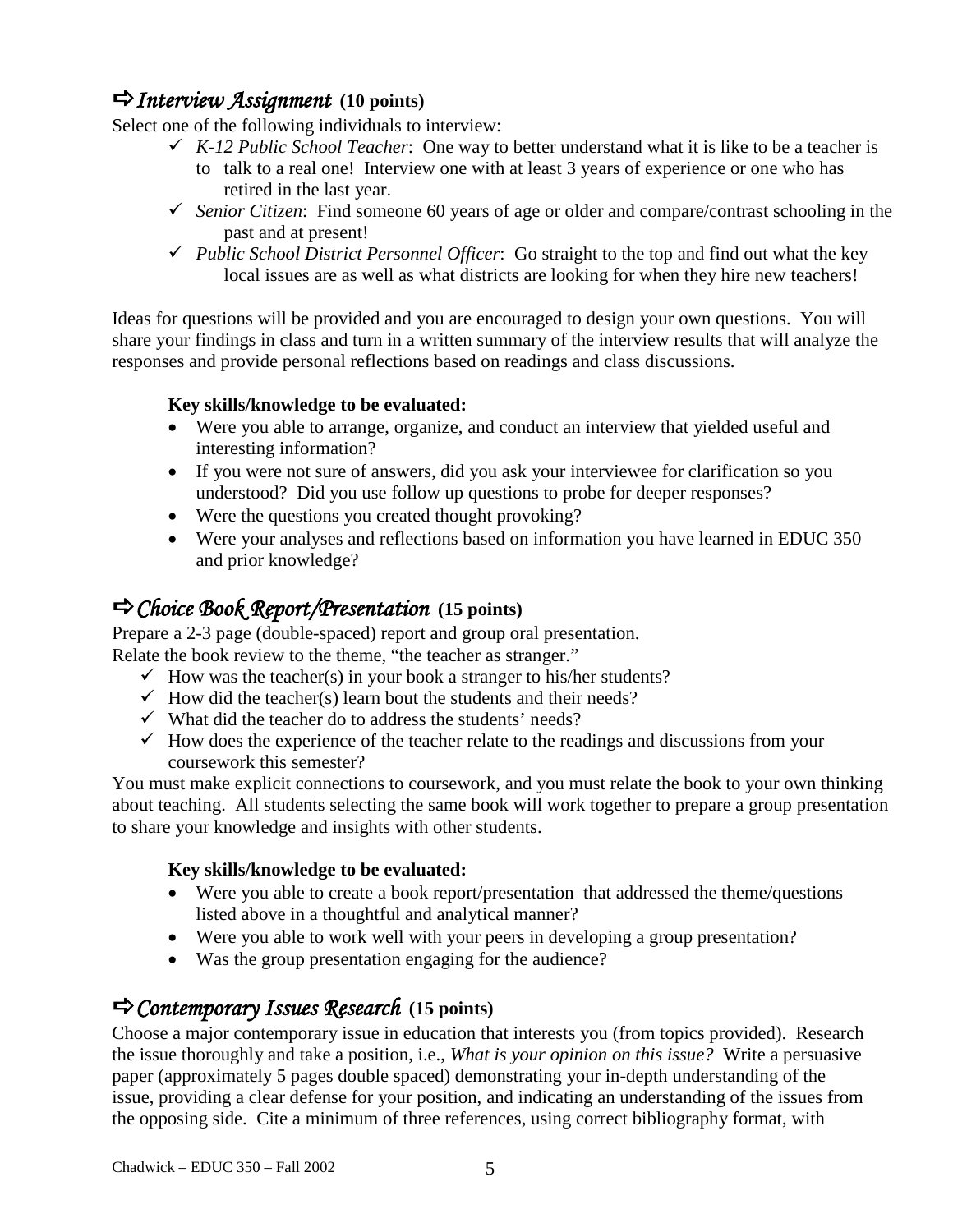footnote/endnote where appropriate. When your topic is due, you should be prepared to support/defend either side in a panel discussion/debate.

#### **Key skills/knowledge to be evaluated:**

- Do you understand a major issue affecting education and can you speak intelligently to your peers so they understand the issue?
- Did you read from enough sources to gather relevant information?
- Are you able to synthesize information to present a concise yet thorough report?
- Are you able to organize resources (materials, people, etc.) in support of a goal (in this case, your presentation)?
- Did you present your information confidently, creatively, and in an organized manner?
- Are you able to apply what you've learned about effective teaching to engage your audience during your presentation?
- Are you able to develop an appropriate abstract and bibliography?

## *Personal Philosophy of Teaching, Learning and Schooling* **(20 points)**

To summarize your learning in this course, help you to clearly articulate your emerging beliefs about teaching, learning, and schooling, and prepare for future interviews, you will be asked to submit a paper (approx. 4 to 6 pages, typed, double-spaced) in which you imagine what you would say to the hiring committee of a school district if asked to describe your own distinct set of beliefs about teaching, learning and schooling. In preparing this assignment you will develop the paper over the course of the semester and will experience the process of drafting, giving and receiving reader response, and revision, as stages of the writing process (experiencing firsthand what you should do as a teacher with your students). More information about the paper will be given in class.

## **Key skills/knowledge to be evaluated:**

- Did you draw on all your resources/experiences to write your philosophy and not just the book?
- Are you clear about your own beliefs?
- Can you articulate your ideas fluently and coherently with correctness?
- Is it clear you have had enough exposure to schools to write your current philosophy?
- Did you address the areas of teaching, learning, and schooling?

## *Law and Diversity Assignment*

You will apply your understanding of the legal context of inclusive education and laws which influence teaching responsibilities.

#### **Study the following chapters and web sites:**

Thousand, J.S. (passed out in class) Laws related to special education that affect teachers.

Villa, R. A. & Thousand, J. S. (l995). Creating an inclusive school. Alexandria, VA: Association for Supervision and Curriculum Development. Read all of Chapter 2.

U.S. Disability Law. Internet address:

www.law.cornell.edu/topics/disability.html

Includes information about laws affecting people with disabilities.

OSERS IDEA Home Page. Internet address:

www.ed.gov/offices/OSERS/IDEA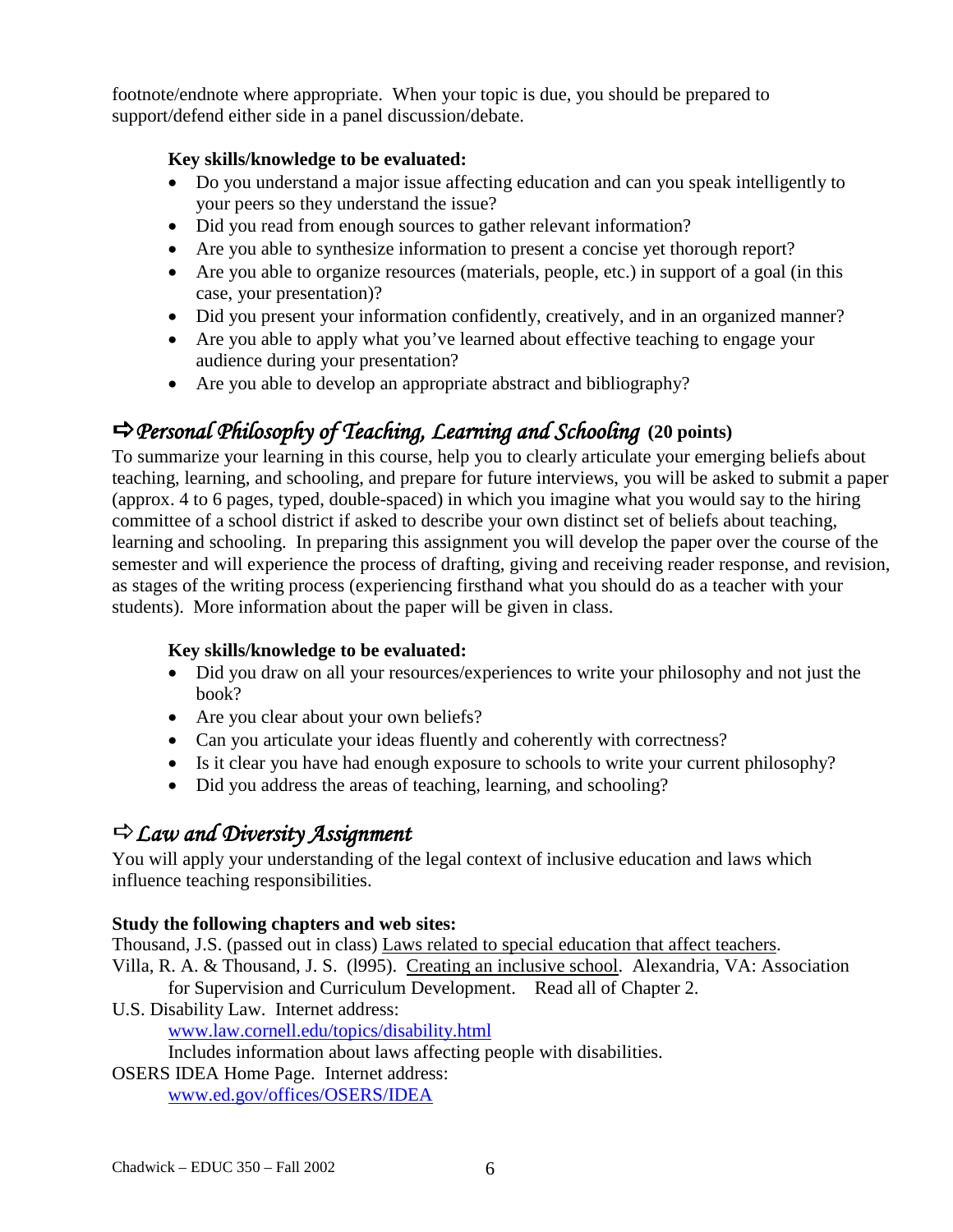Explanation of federal legislation known as IDEA, which ensures a free appropriate education in the least restrictive environment for children with disabilities. The latest l997 federal reauthorization of the law is explained in detail.

## *Reflection and Applications:*

Apply your understanding of the legal context of inclusive education and laws that influence your teaching responsibilities by:

- 1. In writing, identify five laws or court decisions that influence you as a professional educator. At least one of these five must relate to special education law. Give a rationale for each selection. Why is it important to you? How might they affect your teaching?
- 2. Be prepared to share selections and rationale for selection of the laws and decisions during our next class.

*NOTE: Keep digital copies of all assignments for your Credential Program Electronic Portfolio.* 

#### **Assignment Values**:

Additional instructions regarding course assignments will be handed out in class.

| ◆ Participation / Field Experience Observations | 15 points |
|-------------------------------------------------|-----------|
| Reading Response Log                            | 15 points |
| $\blacktriangleright$ Interview Assignment      | 10 points |
| Choice Book Report/Presentation                 | 15 points |
| Contemporary Issues Report                      | 15 points |
| <b>◆ Personal Philosophy of Teaching</b>        | 20 points |
| Law and Diversity                               | 10 points |

## **Holistic View Grading Rubric: EDUC 350**

The following are the characteristics of an "A" student.

#### *An "A" student is one who:*

- $\triangleright$  completes all assignments on time and demonstrates the ability to summarize, analyze, and/or reflect at high levels.
- $\triangleright$  varies sources of information for assignments, demonstrating high degree of effort in pursuing varied perspectives around important educational issues.
- $\triangleright$  completes all the reading assignments and develops thoughtful and thorough responses.
- $\triangleright$  produces papers that reveal a commitment to self-discovery and learning.
- $\triangleright$  produces papers at a professional level in terms of both writing and content.
- $\triangleright$  develops a high quality presentation, demonstrating significant learning around a contemporary issue.
- $\triangleright$  presents confidently and intelligently, demonstrating effective teaching skills.
- $\triangleright$  completes assignments in/out of class with a focus on learning and exploration, pushing him/herself to better understand the profession through quality work.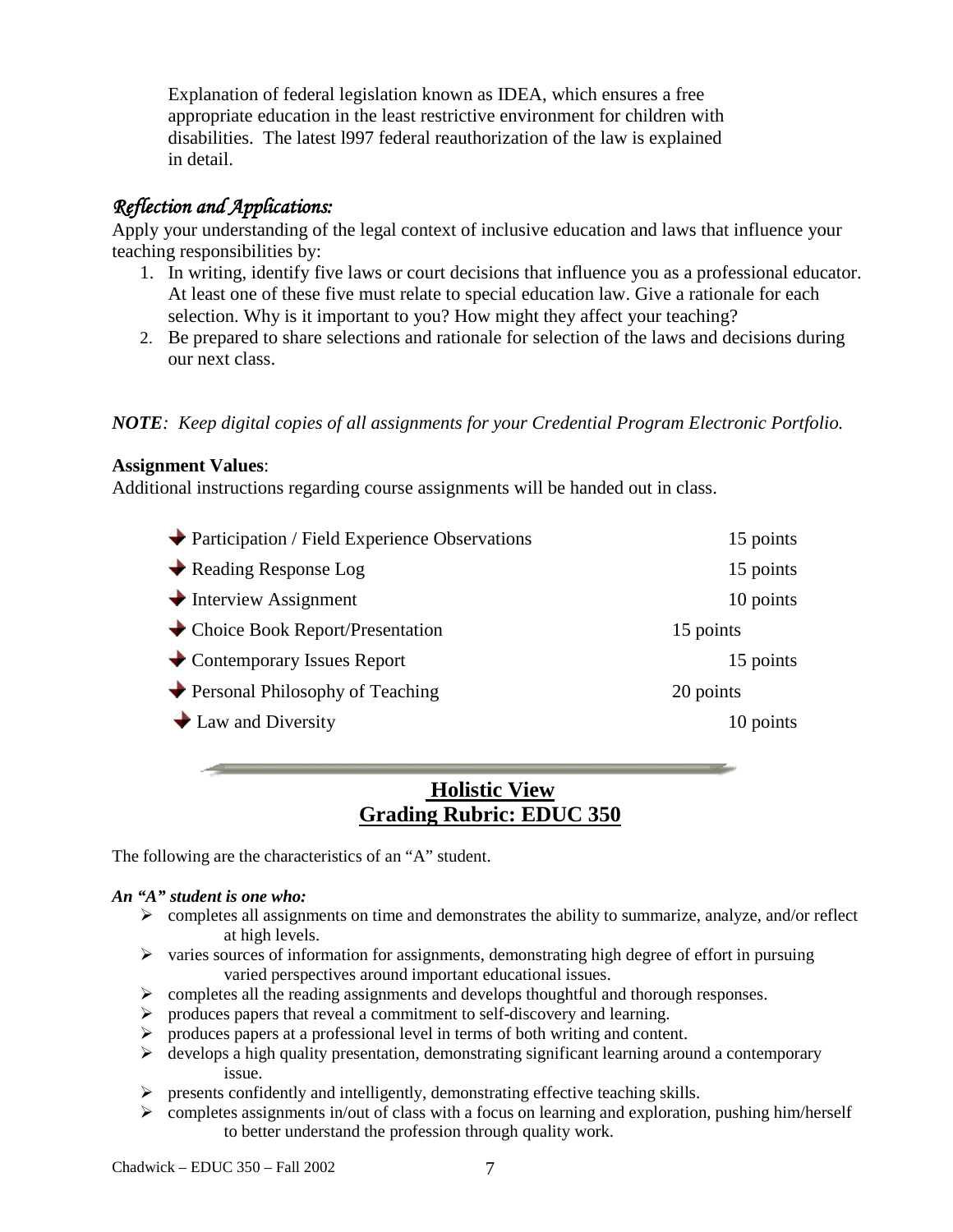- $\triangleright$  attends every (or almost every) class meeting and is fully engaged during class.
- $\triangleright$  pushes him/herself to new understandings by participating in discussions, sharing his/her opinions, and valuing others' perspectives.
- $\triangleright$  contributes to the positive environment of the class by respecting all members.
- $\triangleright$  completes a final that reveals significant understanding of the complexities of the education profession and demonstrates learning around the goals of the course.
- $\triangleright$  completes all field experience work (45 hours, 3 different settings, & 15 journals) with high quality analysis and reflection, and a willingness to "stretch" beyond what s/he already knows.

#### **Anticipated Schedule**

| <b>Session</b> | Topic                                                                                                                                                | <b>Readings Due</b>                         | <b>Assignment Due</b>                                                         |
|----------------|------------------------------------------------------------------------------------------------------------------------------------------------------|---------------------------------------------|-------------------------------------------------------------------------------|
| 9/6            | Introductions, Course Overview,<br>Norms, Teaching in an Age of<br>Change, Why Teach?<br>Field Experience details<br>Panel, Choice Book decisions    |                                             |                                                                               |
| 9/13           | Becoming a Professional<br>Educator<br><b>Legal Issues</b>                                                                                           | TT <sub>2</sub><br>TT3                      | Small photo                                                                   |
| 9/20           | Laws Related to Spec Ed<br>Law and Diversity<br>Field Experience "Check"<br>Including all Learners: Credo for                                        | Thousand, "Essay"<br>162-67, Villa Thousand |                                                                               |
|                | Support                                                                                                                                              |                                             |                                                                               |
| 9/27           | <b>Exceptional Learners, Learning</b><br><b>Differences</b><br><b>FAT City</b>                                                                       | TT <sub>5</sub>                             | <b>Law and Diversity</b>                                                      |
| 10/4           | Panel Discussion #1 Will more<br>federal involvement result in<br>better education?<br>Understanding the Rationale for<br><b>Inclusive Education</b> | Villa/Thousand 1<br>Villa/Thousand 2,3      | Panel #1, Contemporary Issues                                                 |
| 10/11          | Multiculturalism<br>"Road to Brown"<br><b>Understanding Education Laws</b>                                                                           | TT4                                         | <b>Field Experience Journals, 1-5</b><br><b>Book Choice Reports Group 1,2</b> |
| 10/18          | <b>Classroom Management</b><br><b>Assessing Learning</b>                                                                                             | TT <sub>8</sub>                             | <b>Teacher Interview</b><br>Panel #2, Contemporary Issues                     |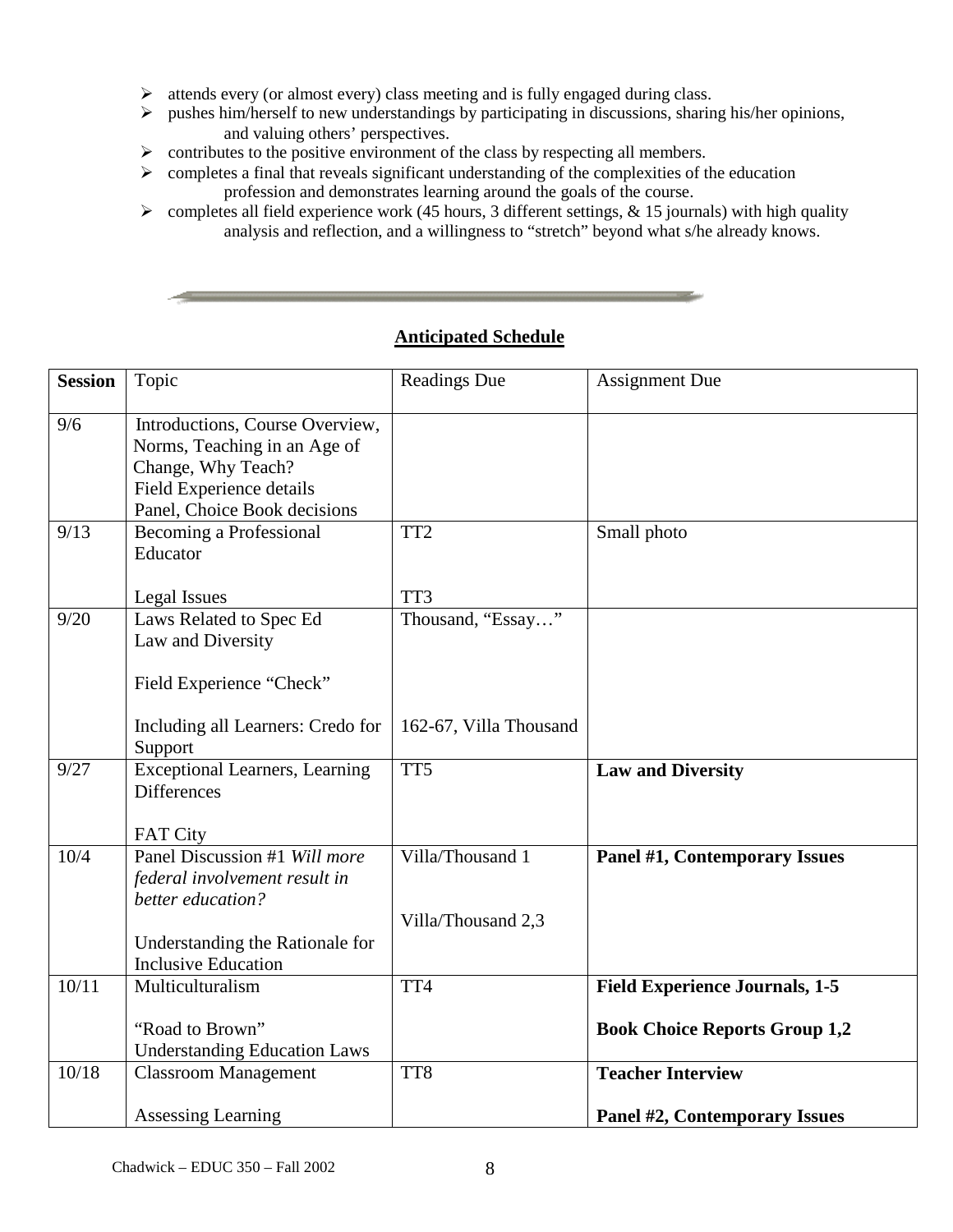|       | Panel #2, Do high stakes                                          |                     |                                             |
|-------|-------------------------------------------------------------------|---------------------|---------------------------------------------|
|       | assessments improve learning?                                     |                     |                                             |
| 10/25 | <b>Field Experience Opportunity</b>                               |                     |                                             |
| 11/1  | Relationships Among Society,                                      | <b>TT10</b>         |                                             |
|       | <b>Schools and Learners</b>                                       |                     |                                             |
|       |                                                                   |                     |                                             |
|       | Learners Rights and<br>Responsibilities                           | TT6                 | <b>Field Experience Journals, 6-10</b>      |
|       | Web Exploration: Student                                          |                     | <b>Book Choice Reports Group 3, 4</b>       |
|       | Activism, Ed Leadership, 12/01                                    |                     |                                             |
|       |                                                                   |                     |                                             |
| 11/8  | <b>Historical Roots of American</b><br>Education                  | <b>TT11</b>         |                                             |
|       |                                                                   |                     |                                             |
|       | Theories of Education                                             | <b>TT12</b>         |                                             |
| 11/15 | Who is John Dewey?                                                | TT7                 | <b>Book Choice Reports, Group 5</b>         |
|       | <b>Effective Instruction</b>                                      |                     |                                             |
|       |                                                                   |                     |                                             |
|       | <b>Guest Speaker: Kathy Seemann</b>                               | <b>TT15</b>         |                                             |
|       | School Funding, Staffing, and                                     |                     |                                             |
|       | Organization                                                      |                     |                                             |
|       |                                                                   |                     |                                             |
| 11/22 | Leslie Rodiles, Credential                                        |                     |                                             |
|       | Advising                                                          |                     |                                             |
|       | Janet McDaniel (11:20)                                            |                     |                                             |
|       | Adolescent Development, The                                       |                     |                                             |
|       | Middle Level Concept                                              |                     |                                             |
| 11/29 | Holiday                                                           |                     |                                             |
| 12/6  | Panel #3: Should bilingual                                        |                     | Panel #3, Contemporary Issues               |
|       | education be abandoned?                                           |                     |                                             |
|       |                                                                   |                     |                                             |
| 12/13 | <b>Challenges of School Reform</b><br>The Influence of Curriculum | TT13<br><b>TT14</b> | Panel #4, Contemporary Issues               |
|       | Panel #4 Are vouchers an                                          |                     | <b>Personal Philosophy of Teaching</b>      |
|       | appropriate choice mechanism?                                     |                     |                                             |
|       |                                                                   |                     |                                             |
| 12/20 | Wrapping it all up                                                |                     | <b>Field Experience Journals (complete)</b> |
|       |                                                                   |                     |                                             |
|       |                                                                   |                     | <b>Reading Response Log (final log)</b>     |
|       |                                                                   |                     |                                             |